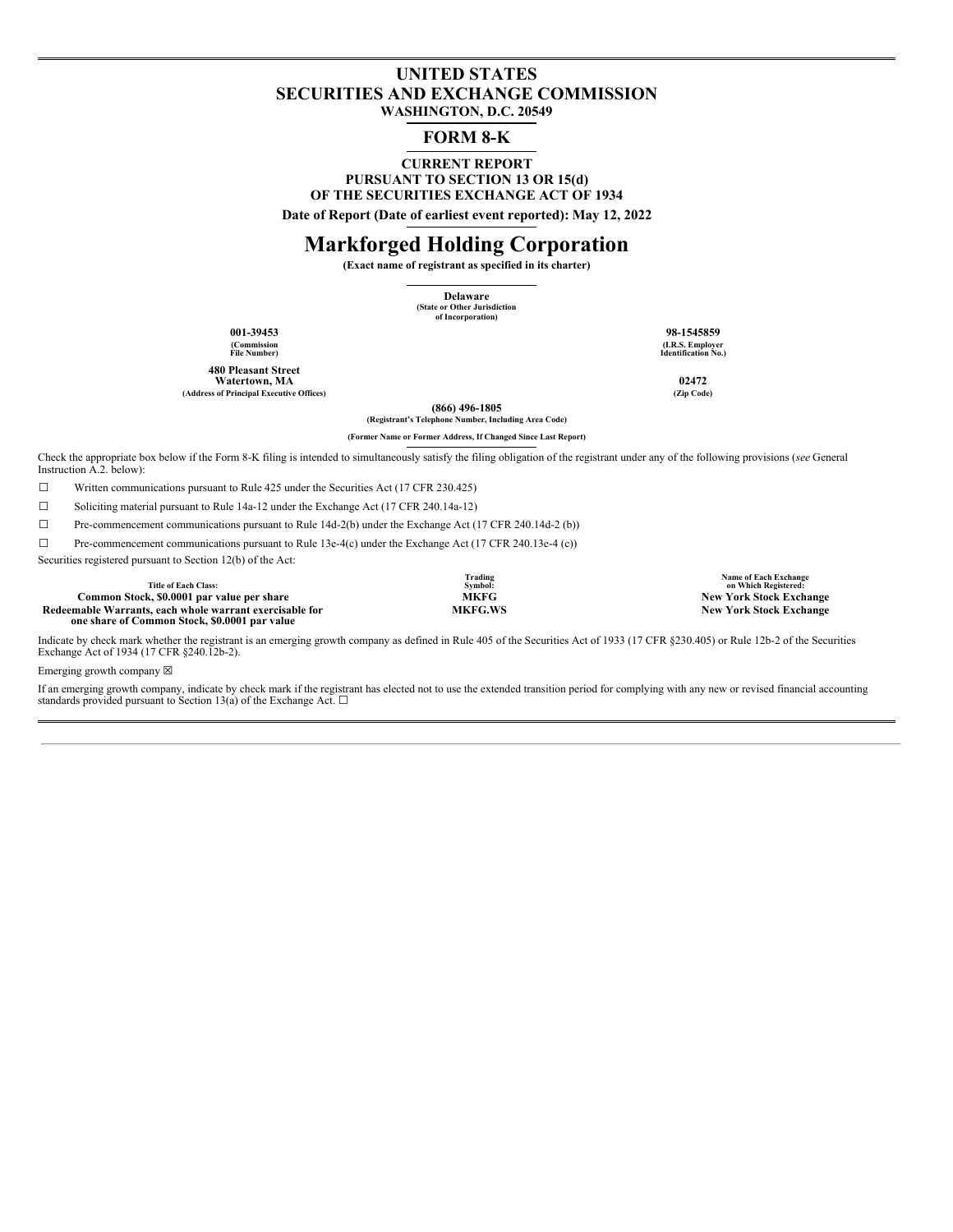## **Item 2.02. Results of Operations and Financial Condition.**

On May 12, 2022, Markforged Holding Corporation announced its financial results for the quarter ended March 31, 2022. A copy of the press release is furnished as Exhibit 99.1 to this Current Report on Form 8-K and is incorporated by reference herein.

The information in this Current Report on Form 8-K and Exhibit 99.1 attached hereto is intended to be furnished and shall not be deemed "filed" for purposes of Section 18 of the Securities Exchange Act of 1934, as amended

# **Item 9.01. Financial Statements and Exhibits.**

# (d) Exhibits

| Exhibit No. | <b>Description</b>                                                          |
|-------------|-----------------------------------------------------------------------------|
| 99.1        | Press Release issued by the registrant on May 12, 2022, furnished herewith. |
|             |                                                                             |

104 Cover Page Interactive Data File (embedded within the Inline XBRL document).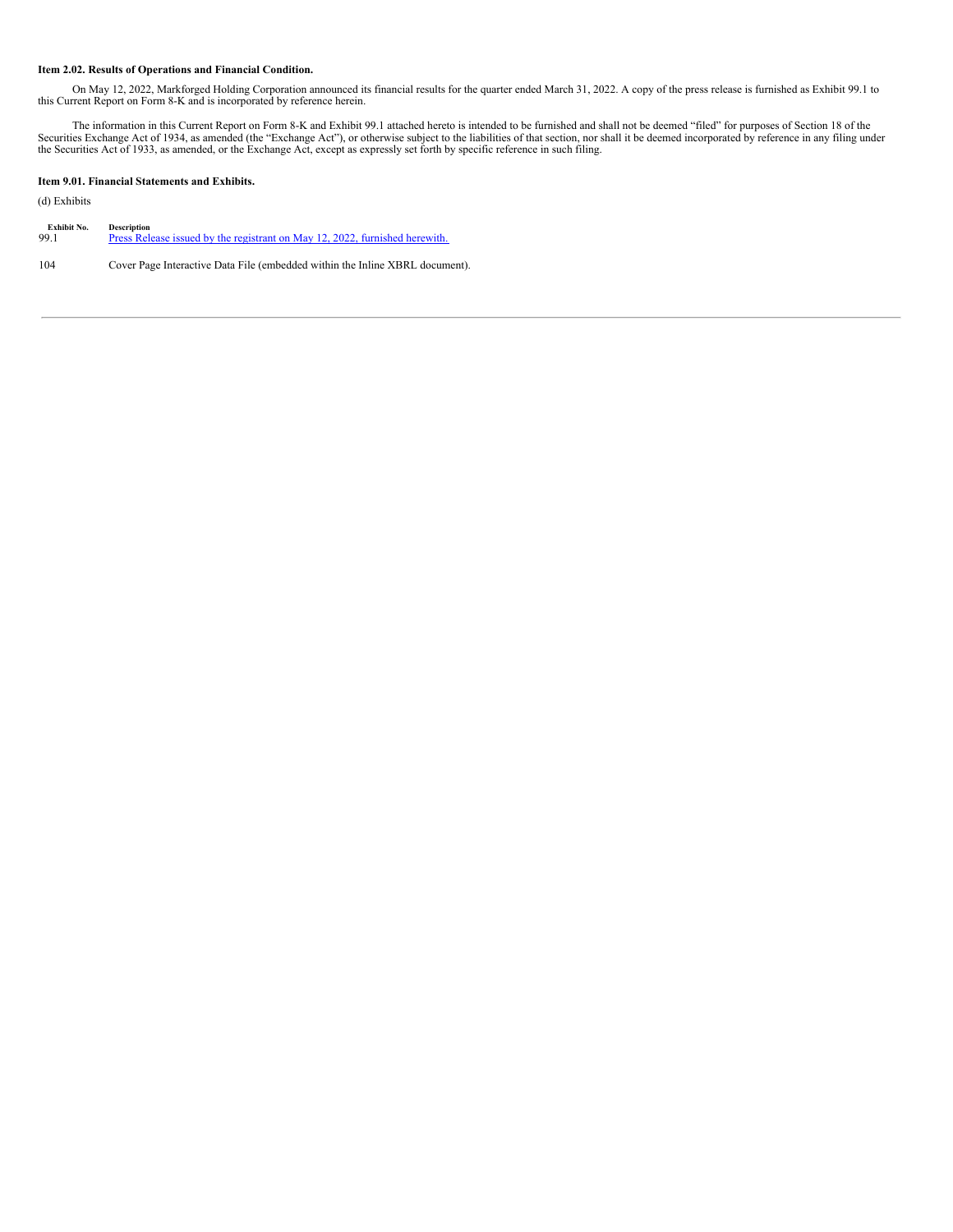# **SIGNATURES**

Pursuant to the requirements of the Securities Exchange Act of 1934, the registrant has duly caused this report to be signed on its behalf by the undersigned hereunto duly authorized.

# **MARKFORGED HOLDING CORPORATION**

Date: May 12, 2022 By: /s/ Mark Schwartz Mark Schwartz Chief Financial Officer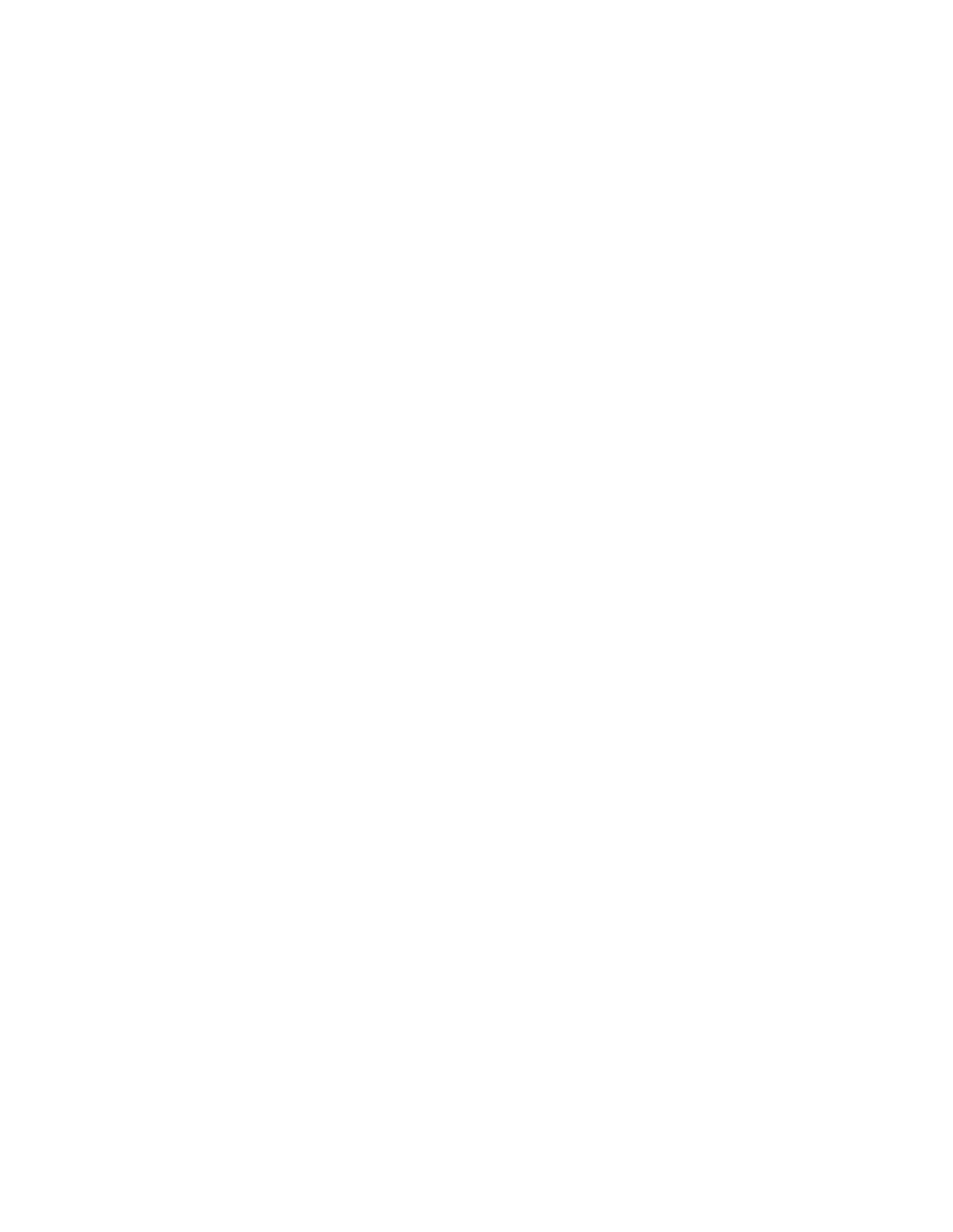# **Markforged Announces First Quarter 2022 Results**

WATERTOWN, Mass. - Markforged Holding Corporation (NYSE: MKFG) (the "Company"), creator of the integrated metal and carbon fiber additive manufacturing platform, The Digital Forge, today announced its results from the first quarter ended March 31, 2022.

# **Financial Highlights**

•Revenue increased by 8.6%, to \$21.9 million, in the first quarter of 2022 from \$20.1 million in the first quarter of 2021.

•Gross margin was 53.1% in the first quarter of 2022 compared to 60.5% in the first quarter of 2021.

•Non-GAAP gross margin was 53.6% in the first quarter of 2022 compared to 60.7% in the first quarter of 2021.

•Net profit (loss) was a profit of \$4.2 million in the first quarter of 2022, compared to a net loss of \$10.0 million in the first quarter of 2021.

•Non-GAAP profit (loss) was a loss of \$15.5 million in the first quarter of 2022, compared to a loss of \$7.8 million in the first quarter of 2021.

•GAAP earnings per share was a profit of \$0.02 for the first quarter of 2022, compared to a loss of \$0.25 in the first quarter of 2021.

•Non-GAAP earnings per share was a loss of \$0.08 for the first quarter of 2022, compared to a loss of \$0.20 in the first quarter of 2021.

•Cash and cash equivalents were \$269.1 million as of March 31, 2022.

Reconciliations of the non-GAAP financial measures provided in this press release to their most directly comparable GAAP financial measures are provided in the financial tables included at the end of this press release. An explanation of these measures and how they are calculated is also included under the heading "Non-GAAP Financial Measures."

"Markforged is a differentiated player in additive manufacturing. We bring a strong balance sheet and a track record of execution to our industry. Our focus on high-value, enduse manufacturing applications, printed at the point of need, solves for today's extreme supply chain challenges, resulting in a growing install base and leading gross margins. We are accelerating organic product innovation as planned and increasing our addressable market. I'm so proud of our team for their execution against our plan," said Shai Terem, President and CEO of Markforged. "We also applaud the Biden administration's Additive Manufacturing Forward initiative, announced earlier this month, which we believe will help accelerate adoption of additive technologies and create more agile and resilient supply chains. Markforged is excited to be part of this important initiative to help strengthen American manufacturing."

#### **Business Highlights**

Production and delivery of Markforged's newest printer, the FX20, continued as planned this quarter. The majority of shipments will occur in the second half of the year, but the printers already in the field are generating great feedback and increased interest. The FX20 will be showcased in North America for the first time next week at the Rapid + TCT 2022 trade show in Detroit.

The company launched Precise PLA in the first quarter as part of our strategy to expand our addressable market. This cost-effective, specialized version of polylactic acid enables our customers to use the Markforged solution for the full product lifecycle, from design through tooling and into production.

Subsequent to the quarter end Markforged completed its acquisition of cloud native software provider Teton Simulation Software. Teton's SmartSlice™ technology will be integrated into Markforged's Eiger software as a subscription add-on, enabling customers to optimize and validate advanced composite parts for the most demanding production applications.

As part of Markforged's long-term growth strategy, the Company made continued, yet measured, investments to accelerate innovation efforts in R&D and grow its go-to-market organization. The Markforged organization grew to over 400 team members this quarter.

#### **2022 Guidance**

Markforged reaffirms its full-year 2022 guidance. Revenue is expected to be within the range of \$114-123 million, and non-GAAP gross margins are expected to be within the range of 55%-57%. Non-GAAP earnings per share results for the full year are expected to be a loss in the range of \$0.28 - \$0.31 per share, based on an outstanding share count of approximately 187 million shares.

#### **Conference Call and Webcast Information**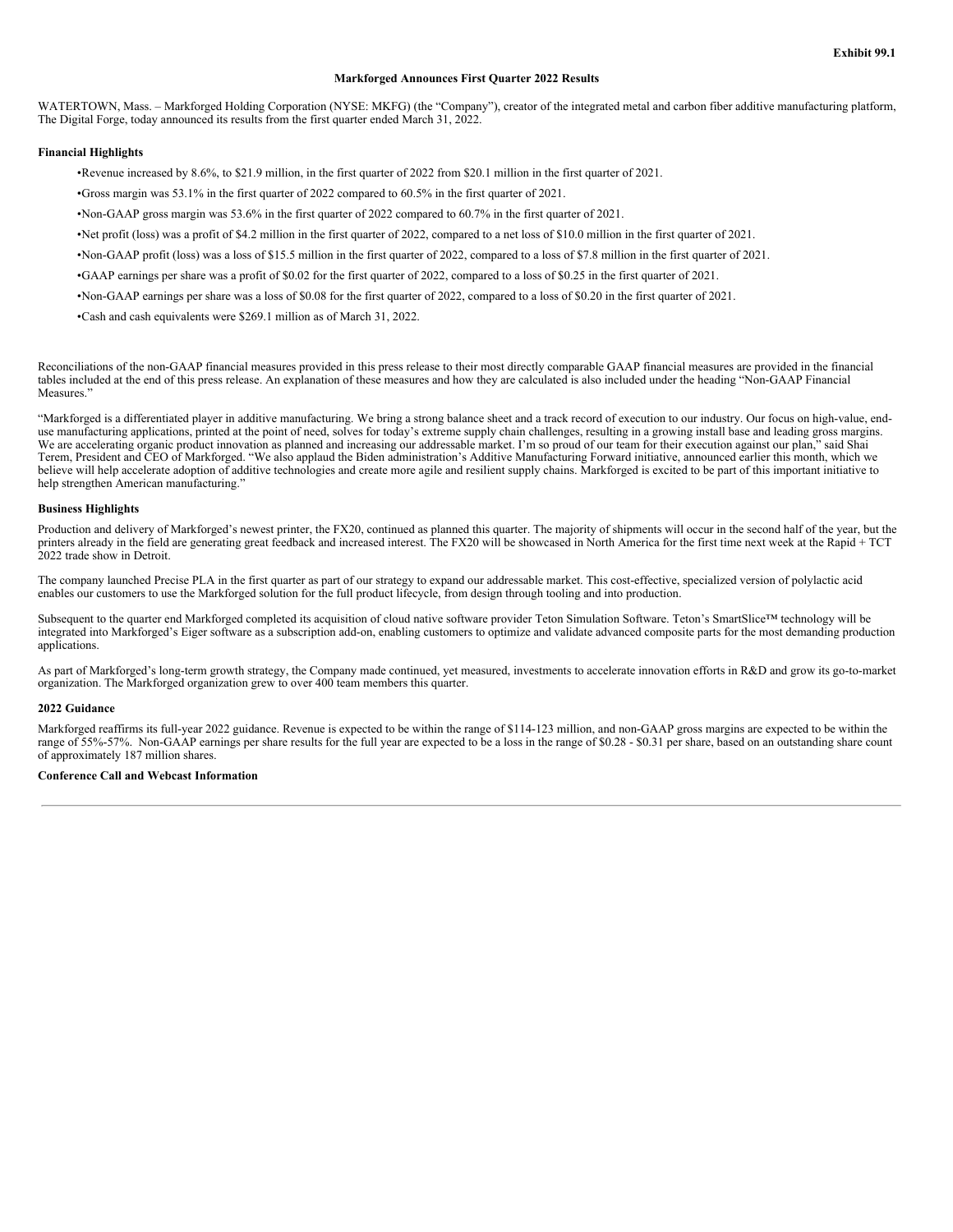The Company will host a webcast and conference call at 5:00 p.m. ET today, Thursday, May 12, to discuss the results and other matters.

Participants may access the audio webcast by visiting the investors section of the Company's website at https://investors.markforged.com/.

To participate in the call, please dial 1-877-300-8521, or 1-412-317-6026 for international participants, ten minutes before the scheduled start.

For those unable to listen to the live conference call, a replay will be available on the Company's website and telephonically through May 26, 2022, by dialing 1-844-512-2921 (U.S. domestic) or 1-412-317-6671 (International), passcode 10165836.

#### **About Markforged**

Markforged (NYSE: MKFG) is reimagining how humans build everything by leading a technology-driven transformation of manufacturing with solutions for enterprises and societies throughout the world. The Markforged Digital Forge brings the power and speed of agile software development to industrial manufacturing, combining hardware, software, and materials to solve supply chain problems right at the point of need. Engineers, designers, and manufacturing professionals all over the world rely on Markforged metal and composite printers for tooling, fixtures, functional prototyping, and high-value end-use production. Markforged is headquartered in Watertown, Mass., where it designs its products with over 400 employees worldwide. To learn more, visit www.markforged.com.

#### **Non-GAAP Financial Measures**

In addition to our financial results determined in accordance with U.S. generally accepted accounting principles ("GAAP"), we believe that non-GAAP profit (loss), a non-GAAP financial measure, is useful in evaluating the performance of our business.

This non-GAAP measure has limitations as an analytical tool. We do not, nor do we suggest that investors should, consider such non-GAAP financial measures in isolation from, or as a substitute for, financial information prepared in accordance with GAAP. Investors should also note that the non-GAAP financial measures we use may not be the same non-GAAP financial measures, and may not be calculated in the same manner, as that of other companies, including other companies in our industry.

We recommend that you review the reconciliation of this non-GAAP measure to the most directly comparable GAAP financial measure provided in the financial statement tables included below in this press release, and that you not rely on any single financial measure to evaluate our business.

### **Non-GAAP profit (loss)**

We define non-GAAP profit (loss) as net profit (loss) and comprehensive income (loss) less stock-based compensation expense, net change in fair value of warrant liabilities and contingent earnout liabilities, and non-recurring transaction costs. We monitor non-GAAP profit (loss) as a measure of our overall business performance, which enables us to analyze our past and future performance without the effects of certain non-cash items and/or one-time charges. While we believe that non-GAAP profit (loss) is useful in evaluating our business, non-GAAP profit (loss) is a non-GAAP financial measure that has limitations as an analytical tool. Non-GAAP profit (loss) can be useful in evaluating our performance by eliminating the effect of certain non-cash expenses, such as stock-based compensation, however, we may incur such expenses in the future which could impact future results.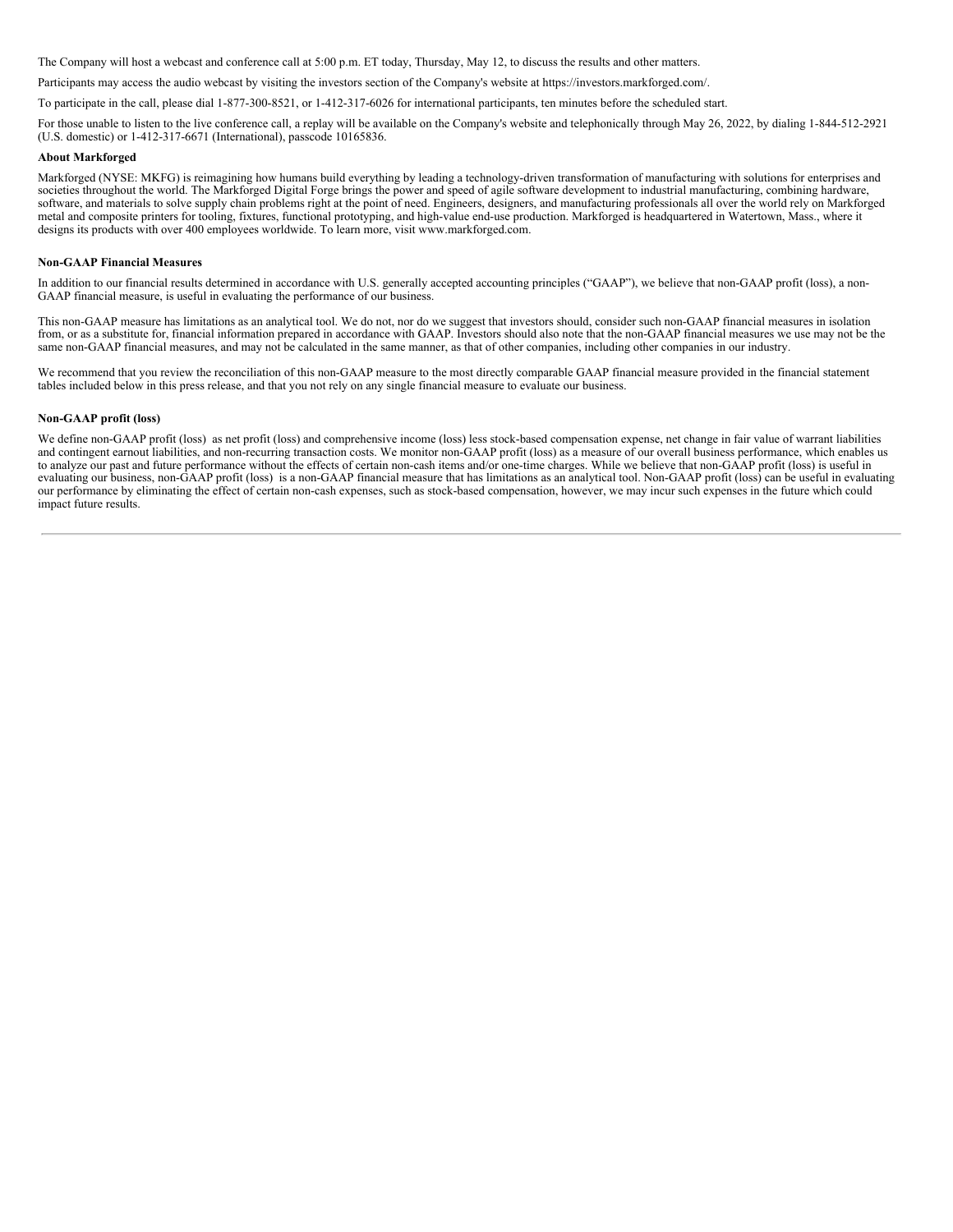#### **Special Note Regarding Forward-Looking Statements**

This press release contains forward-looking statements that are based on beliefs and assumptions and on information currently available. In some cases, you can identify forward-looking statements by the following words: "may," "will," "could," "would," "should," "expect," "intend," "plan," "anticipate," "believe," "estimate," "predict," "project," "potential," "continue," "ongoing" or the negative of these terms or other comparable terminology, although not all forward-looking statements contain these words. These statements involve risks, uncertainties and other factors that may cause actual results, levels of activity, performance or achievements to be materially different from the information expressed or implied by these forward-looking statements. Although Markforged believes that it has a reasonable basis for each forward-looking statement contained in this press release, Markforged cautions you that these statements are based on a combination of facts and factors currently known by it and its projections of the future, about which it cannot be certain. Forward-looking statements in this press release include, but are not limited to, future growth rate, revenue and gross profit margin guidance; expected growth, the size of and opportunity to increase our addressable market; the anticipated benefits of the acquisition of Teton Simulation Software, the rate and extent of adoption of our products, including, but not limited to, our most recently introduced products; the effects of the global supply chain disruptions; the contributions of individual executive team members; and the benefits to consumers, functionality and applications of Markforged's products. Markforged cannot assure you that the forwardlooking statements in this press release will prove to be accurate. These forward looking statements are subject to a number of risks and uncertainties, including, among others, general economic, political and business conditions; the ability of Markforged to maintain its listing on the New York Stock Exchange; the effect of COVID-19 on Markforged's business and financial results; the outcome of any legal proceedings against Markforged; and those factors discussed under the header "Risk Factors" in Markforged's most recent periodic and other filings with the SEC. Furthermore, if the forward-looking statements prove to be inaccurate, the inaccuracy may be material. In light of the significant uncertainties in these forward-looking statements, you should not regard these statements as a representation or warranty by us or any other person that Markforged will achieve its objectives and plans in any specified time frame, or at all. The forward-looking statements in this press release represent Markforged's views as of the date of this press release. Markforged anticipates that subsequent events and developments will cause its views to change. However, while Markforged may elect to update these forward-looking statements at some point in the future, Markforged has no current intention of doing so except to the extent required by applicable law. You should, therefore, not rely on these forward-looking statements as representing Markforged's views as of any date subsequent to the date of this press release.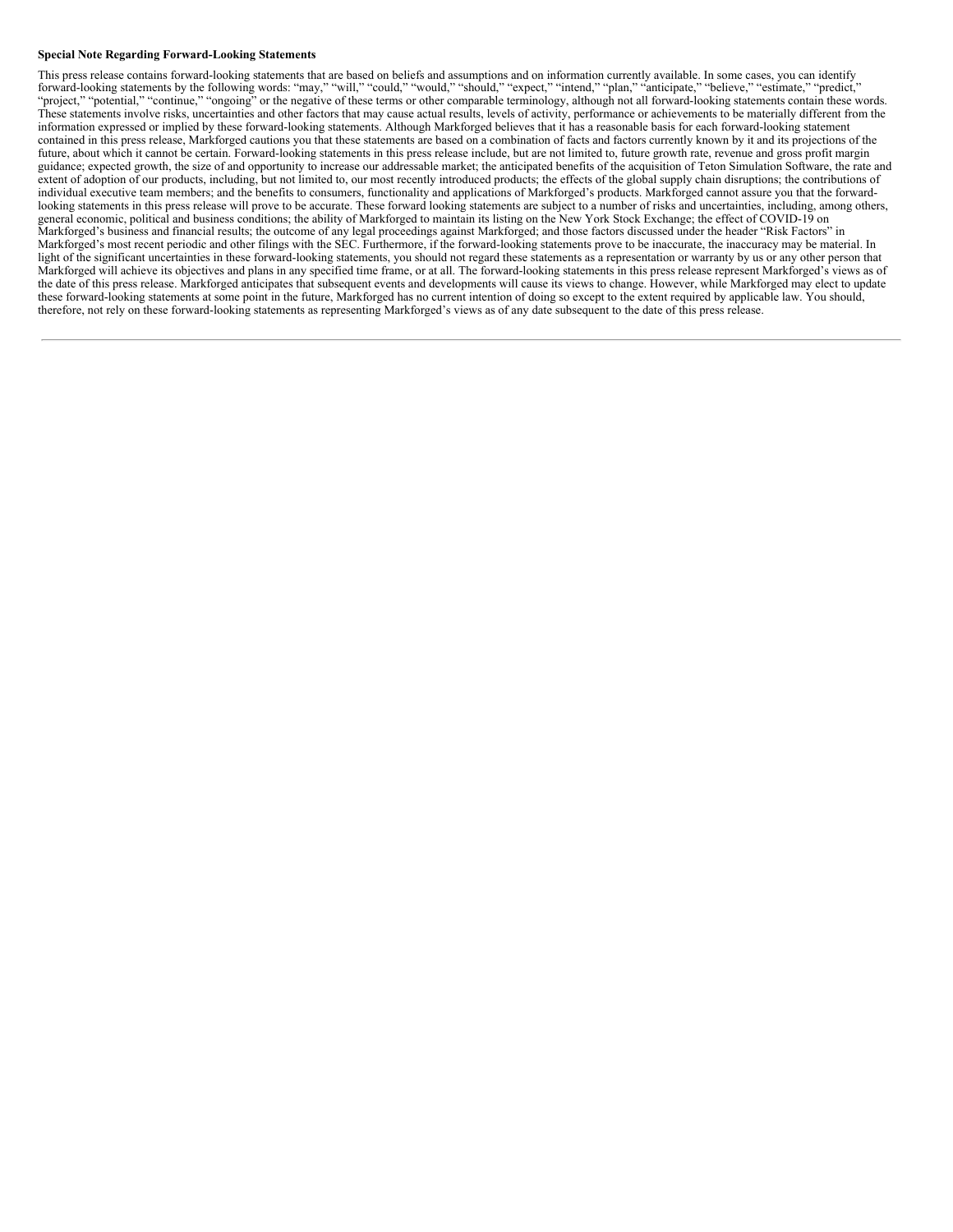## <span id="page-7-0"></span>**MARKFORGED HOLDING CORPORATION CONDENSED CONSOLIDATED BALANCE SHEETS As of March 31, 2022 and December 31, 2021 (In thousands, except share data and par value amounts) (Unaudited)**

|                                                                                                                                                                                                               | March 31,<br>2022 |           | December 31,<br>2021 |          |
|---------------------------------------------------------------------------------------------------------------------------------------------------------------------------------------------------------------|-------------------|-----------|----------------------|----------|
| <b>Assets</b>                                                                                                                                                                                                 |                   |           |                      |          |
| Current assets                                                                                                                                                                                                |                   |           |                      |          |
| Cash and cash equivalents                                                                                                                                                                                     | $\mathbb{S}$      | 269,138   | \$                   | 288,603  |
| Accounts receivable, net                                                                                                                                                                                      |                   | 22.806    |                      | 26,777   |
| Inventory                                                                                                                                                                                                     |                   | 12,801    |                      | 10,377   |
| Prepaid expenses                                                                                                                                                                                              |                   | 3,636     |                      | 3,921    |
| Other current assets                                                                                                                                                                                          |                   | 1,887     |                      | 511      |
| Total current assets                                                                                                                                                                                          |                   | 310,268   |                      | 330,189  |
| Property and equipment, net                                                                                                                                                                                   |                   | 6,680     |                      | 6,349    |
| Right-of-use assets                                                                                                                                                                                           |                   | 11,702    |                      |          |
| Other assets                                                                                                                                                                                                  |                   | 1,012     |                      | 776      |
| Total assets                                                                                                                                                                                                  | \$                | 329,662   | \$                   | 337,314  |
| <b>Liabilities and Stockholders' Equity</b>                                                                                                                                                                   |                   |           |                      |          |
| Current liabilities                                                                                                                                                                                           |                   |           |                      |          |
| Accounts payable                                                                                                                                                                                              | $\mathbb{S}$      | 6,653     | \$                   | 11,403   |
| Accrued expenses                                                                                                                                                                                              |                   | 8,009     |                      | 7,411    |
| Deferred revenue                                                                                                                                                                                              |                   | 6,367     |                      | 6,288    |
| Operating lease liabilities                                                                                                                                                                                   |                   | 2,962     |                      |          |
| Other current liabilities                                                                                                                                                                                     |                   | 53        |                      | 310      |
| Total current liabilities                                                                                                                                                                                     |                   | 24,044    |                      | 25,412   |
| Long-term deferred revenue                                                                                                                                                                                    |                   | 3,808     |                      | 3,742    |
| Deferred rent                                                                                                                                                                                                 |                   |           |                      | 1,623    |
| Contingent earnout liability                                                                                                                                                                                  |                   | 34,826    |                      | 59,722   |
| Long-term operating lease liabilities                                                                                                                                                                         |                   | 10,621    |                      |          |
| Other liabilities                                                                                                                                                                                             |                   | 1,953     |                      | 2,646    |
| <b>Total liabilities</b>                                                                                                                                                                                      |                   | 75,252    |                      | 93,145   |
| Commitments and contingencies                                                                                                                                                                                 |                   |           |                      |          |
| Stockholders' equity                                                                                                                                                                                          |                   |           |                      |          |
| Common stock, \$0.0001 par value; 1,000,000,000 shares authorized at March 31, 2022 and December 31, 2021;<br>187,117,960 and 185,993,058 shares issued at March 31, 2022 and December 31, 2021, respectively |                   | 19        |                      | 19       |
| Additional paid-in capital                                                                                                                                                                                    |                   | 325,861   |                      | 319,859  |
| Accumulated deficit                                                                                                                                                                                           |                   | (71, 470) |                      | (75,709) |
| Total stockholders' equity                                                                                                                                                                                    |                   | 254,410   |                      | 244,169  |
| Total liabilities and stockholders' equity                                                                                                                                                                    | S                 | 329,662   | \$                   | 337,314  |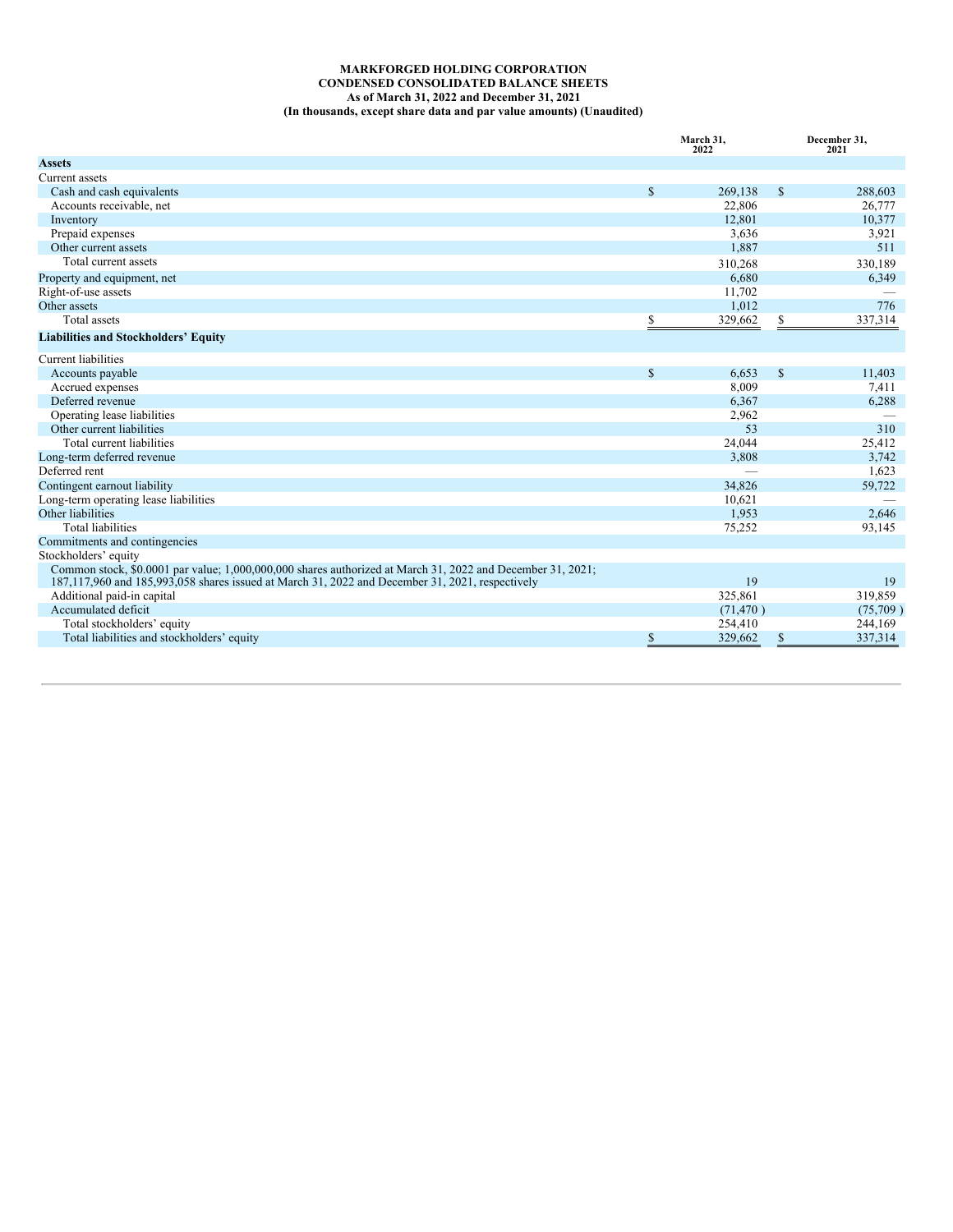# **MARKFORGED HOLDING CORPORATION CONDENSED CONSOLIDATED STATEMENTS OF OPERATIONS AND COMPREHENSIVE INCOME (LOSS) For the three months ended March 31, 2022 and 2021 (In thousands, except share data and per share data) (Unaudited)**

|                                                      |    | Three Months Ended March 31, |              |            |  |
|------------------------------------------------------|----|------------------------------|--------------|------------|--|
|                                                      |    | 2022                         |              | 2021       |  |
| Revenue                                              | \$ | 21,859                       | $\mathbb{S}$ | 20,120     |  |
| Cost of revenue                                      |    | 10,253                       |              | 7,939      |  |
| Gross profit                                         |    | 11,606                       |              | 12,181     |  |
| <b>Operating expenses</b>                            |    |                              |              |            |  |
| Sales and marketing                                  |    | 10,448                       |              | 7,057      |  |
| Research and development                             |    | 10,567                       |              | 5,259      |  |
| General and administrative                           |    | 11,743                       |              | 8,863      |  |
| Total operating expenses                             |    | 32,758                       |              | 21,179     |  |
| <b>Loss from operations</b>                          |    | (21, 152)                    |              | (8,998)    |  |
| Change in fair value of warrant liabilities          |    | 693                          |              | (1,010)    |  |
| Change in fair value of contingent earnout liability |    | 24,896                       |              |            |  |
| Other expense                                        |    | (219)                        |              | (13)       |  |
| Interest expense                                     |    |                              |              | (4)        |  |
| Interest income                                      |    | 20                           |              |            |  |
| Profit (loss) before income taxes                    |    | 4,238                        |              | (10,023)   |  |
| Income tax benefit                                   |    | (1)                          |              | (4)        |  |
| Net profit (loss) and comprehensive income (loss)    |    | 4,239                        |              | (10,019)   |  |
| Weighted average shares outstanding - basic          |    | 186,383,312                  |              | 39,440,986 |  |
| Weighted average shares outstanding - diluted        |    | 191,100,683                  |              | 39,440,986 |  |
| Net profit (loss) per share - basic                  | S  | 0.02                         | S            | (0.25)     |  |
| Net profit (loss) per share - diluted                |    | 0.02                         |              | (0.25)     |  |

## **MARKFORGED HOLDING CORPORATION RECONCILIATION OF GAAP TO NON-GAAP MEASURES For the three months and years ended March 31, 2022 and 2021 (In thousands) (Unaudited)**

|                                                      | <b>Three Months Ended</b><br>March 31, |  |          |  |
|------------------------------------------------------|----------------------------------------|--|----------|--|
|                                                      | 2022                                   |  | 2021     |  |
| Net profit (loss) and comprehensive income (loss)    | 4,239                                  |  | (10,019) |  |
| Stock compensation expense                           | 5,422                                  |  | 1,194    |  |
| Change in fair value of warrant liabilities          | (693)                                  |  | 1,010    |  |
| Change in fair value of contingent earnout liability | (24, 896)                              |  |          |  |
| Transaction costs expensed                           | 400                                    |  |          |  |
| Non-GAAP loss <sup>1</sup>                           | (15,528)                               |  | (7.815)  |  |

 $\mathcal{L} = \{ \mathcal{L} = \{ \mathcal{L} = \{ \mathcal{L} = \{ \mathcal{L} = \{ \mathcal{L} = \{ \mathcal{L} = \{ \mathcal{L} = \{ \mathcal{L} = \{ \mathcal{L} = \{ \mathcal{L} = \{ \mathcal{L} = \{ \mathcal{L} = \{ \mathcal{L} = \{ \mathcal{L} = \{ \mathcal{L} = \{ \mathcal{L} = \{ \mathcal{L} = \{ \mathcal{L} = \{ \mathcal{L} = \{ \mathcal{L} = \{ \mathcal{L} = \{ \mathcal{L} = \{ \mathcal{L} = \{ \mathcal{$ <sup>1</sup>Stock-based compensation expense and transaction costs were included in the following GAAP consolidated statement of operations categories:

|                            | Three Months Ended March 31,<br>2022<br>2021 |  |       |
|----------------------------|----------------------------------------------|--|-------|
| Cost of revenue            | 115                                          |  | 27    |
|                            |                                              |  |       |
| Sales and marketing        | 848                                          |  | 84    |
| Research and development   | 1,419                                        |  | 331   |
| General and administrative | 3,440                                        |  | 752   |
| Total operating expense    | 5,707                                        |  | 1,167 |
| Total adjustments          | 5.822                                        |  | .194  |